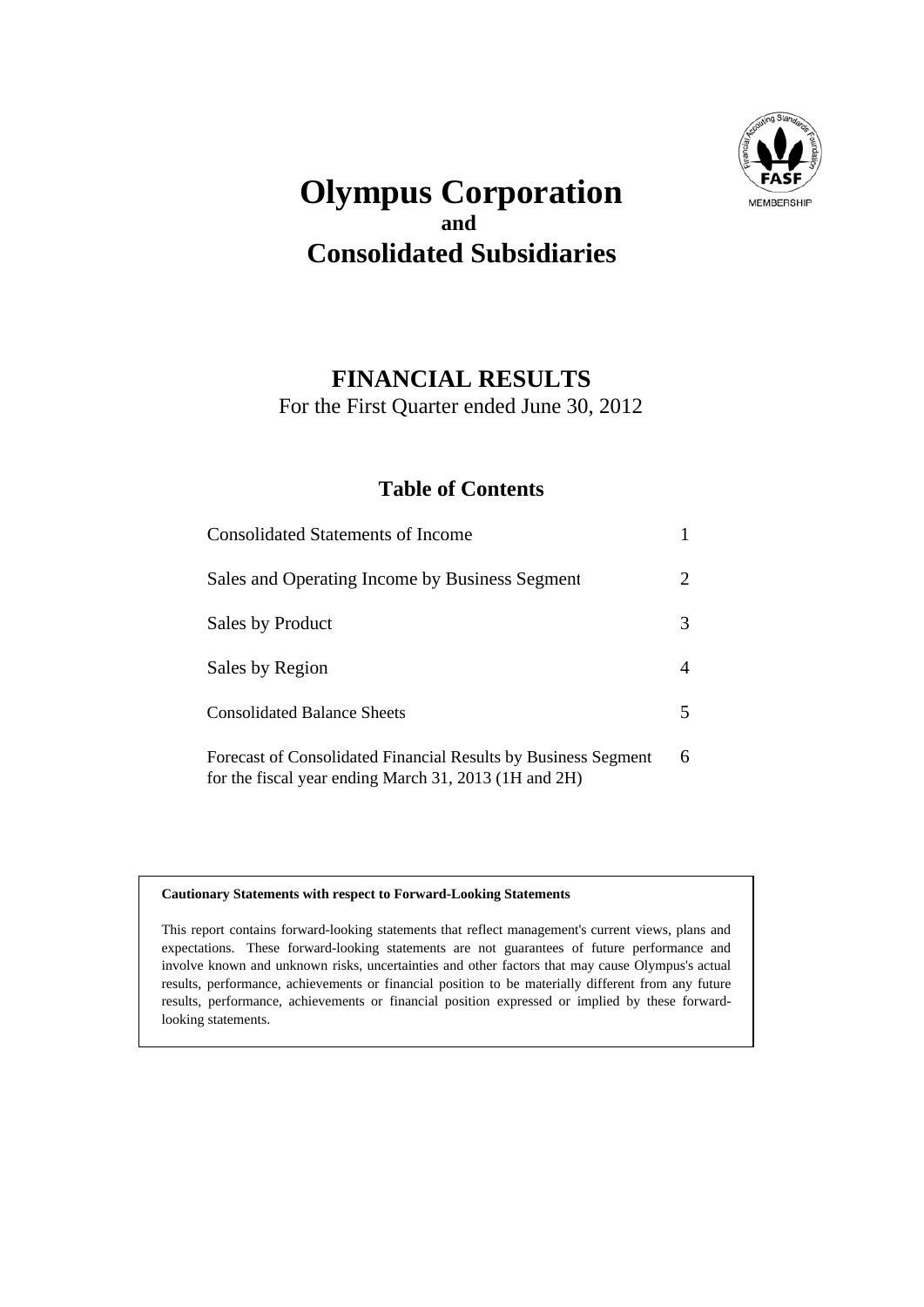## **Consolidated Statements of Income**

|                                          |                       |       |                                                   |       |          |                     |            | (Millions of Yen) |
|------------------------------------------|-----------------------|-------|---------------------------------------------------|-------|----------|---------------------|------------|-------------------|
|                                          | For the first quarter |       | For the first quarter                             |       |          | For the year ending |            |                   |
|                                          |                       |       | ended June 30 Proportion ended June 30 Proportion |       | Growth   | March 31            | Proportion | Growth            |
|                                          | 2011(Results)         | (96)  | $2012$ (Results)                                  | (96)  | (96)     | 2013(Forecast)      | (96)       | (96)              |
| Net Sales                                | 198,572               |       | 189,542                                           |       | $-4.5%$  | 920,000             |            | 8.4%              |
| <b>Cost of Sales</b>                     | 108,738               | 54.8% | 102,897                                           | 54.3% |          | 500,000             | 54.3%      |                   |
| <b>Gross Profit</b>                      | 89,834                | 45.2% | 86,645                                            | 45.7% | $-3.5%$  | 420,000             | 45.7%      | 9.4%              |
| S.G.A. Expenses                          | 84,591                | 42.6% | 84,527                                            | 44.6% |          | 370,000             | 40.3%      |                   |
| Operating Income                         | 5,243                 | 2.6%  | 2,118                                             | 1.1%  | $-59.6%$ | 50,000              | 5.4%       | 40.8%             |
| Other Income/Expenses                    | $-4,392$              |       | $-2,359$                                          |       |          | $-29,000$           |            |                   |
| <b>Extraordinary Item</b>                | $-268$                |       | $-1,818$                                          |       |          | $-2,700$            |            |                   |
| Income Before Provision for Income Taxes | 583                   | 0.3%  | $-2,059$                                          |       |          | 18,300              | 2.0%       |                   |
| Provision for Income Taxes               | 1,955                 |       | 2,311                                             |       |          | 11,100              |            |                   |
| <b>Minority Interests</b>                | 51                    |       | 86                                                |       |          | 200                 |            |                   |
| Net Income                               | $-1,423$              |       | $-4,456$                                          |       |          | 7,000               | 0.8%       |                   |
|                                          |                       |       |                                                   |       |          |                     |            |                   |
| Average Exchange Rate for Net Sales      |                       |       |                                                   |       |          |                     |            |                   |
| Yen / U.S. Dollar                        | 81.74                 |       | 80.20                                             |       |          | 80.00               |            |                   |

| Yen / U.S.Dollar                    | 81.74    |      | 80.20    |      |         | 80.00     |      |          |
|-------------------------------------|----------|------|----------|------|---------|-----------|------|----------|
| Yen / Euro                          | 117.40   |      | 102.91   |      |         | 100.00    |      |          |
| Favorable/Unfavorable Impact on Net |          |      |          |      |         |           |      |          |
| Sales                               | $-6,789$ |      | $-6,128$ |      |         | $-12,864$ |      |          |
| Favorable/Unfavorable Impact on     |          |      |          |      |         |           |      |          |
| <b>Operating Income</b>             | $-977$   |      | $-2,594$ |      |         | $-5,491$  |      |          |
| R & D Expenditures                  | 13,780   | 6.9% | 13,416   | 7.1% | $-2.6%$ | 64,000    | 7.0% | 4.3%     |
| Capital Investments                 | 7,977    |      | 7,199    |      | $-9.8%$ | 32,500    |      | $-14.4%$ |
| Depreciation                        | 8,294    |      | 7,762    |      | $-6.4%$ | 35,000    |      | 3.6%     |

*(Note)*

 *Above consolidated statements of income are based on Japanese GAAP. Therefore, this information has some differences as to description from financial statements in annual report based on U.S. GAAP.*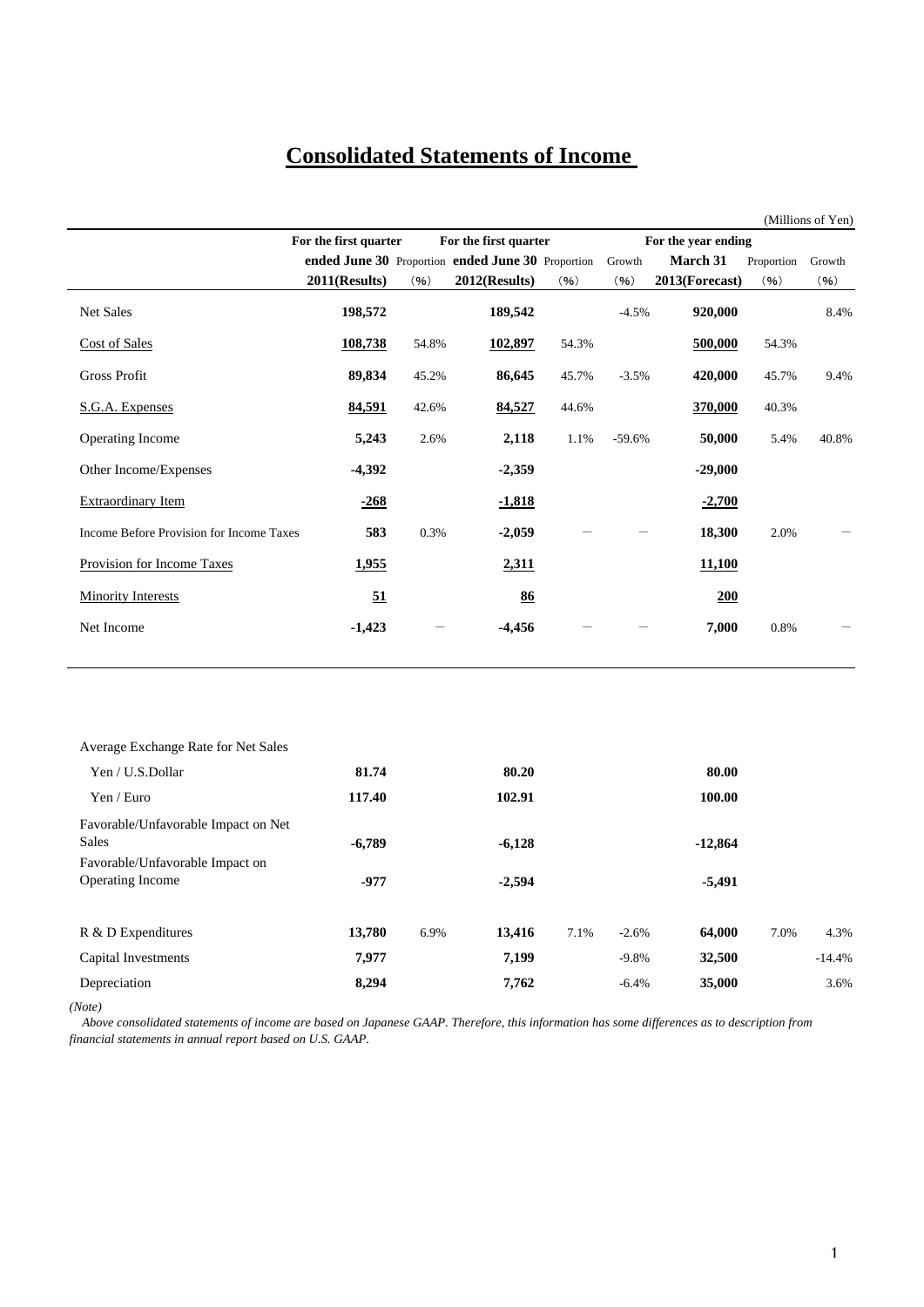# **Sales and Operating Income by Business Segment**

|                                           |                  |               |                                             |          |                     | (Millions of Yen) |
|-------------------------------------------|------------------|---------------|---------------------------------------------|----------|---------------------|-------------------|
|                                           |                  |               | For the First Quarter For the First Quarter |          | For the fiscal year |                   |
|                                           |                  | ended June 30 | ended June 30                               | Growth   | ending March 31     | Growth            |
|                                           |                  | 2011(Results) | 2012(Results)                               |          | 2013(Forecast)      |                   |
| Medical                                   | <b>Net Sales</b> | 77,643        | 78,402                                      | 759      | 383,000             | 33,754            |
|                                           | Operating Income | 10,918        | 12,378                                      | 1,460    | 75,000              | 6,812             |
|                                           | (96)             | 14.1%         | 15.8%                                       | 1.7%     | 19.6%               | 0.1%              |
| Life Science                              | Net Sales        | 20,567        | 17,697                                      | $-2,870$ | 97,000              | 4,568             |
| and                                       | Operating Income | 517           | $-403$                                      | $-920$   | 5,500               | 61                |
| Industrial                                | (96)             | 2.5%          |                                             |          | 5.7%                | $-0.2%$           |
| Imaging                                   | Net Sales        | 34,259        | 28,849                                      | $-5,410$ | 149,000             | 20,439            |
|                                           | Operating Income | 370           | $-1,533$                                    | $-1,903$ | 1,000               | 11,760            |
|                                           | (96)             | 1.1%          |                                             |          | 0.7%                |                   |
| Information                               | Net Sales        | 52,618        | 53,865                                      | 1,247    | 237,000             | 7,601             |
| and                                       | Operating Income | 1,013         | 548                                         | $-465$   | 5,000               | $-277$            |
| Communication                             | (96)             | 1.9%          | 1.0%                                        | $-0.9%$  | 2.1%                | $-0.2%$           |
| Others                                    | Net Sales        | 13,485        | 10,729                                      | $-2,756$ | 54,000              | 5,090             |
|                                           | Operating Income | $-1,140$      | $-1,052$                                    | 88       | $-6,500$            | 1,492             |
|                                           | (96)             |               |                                             |          |                     |                   |
| Elimination<br><sub>or</sub><br>Corporate | Operating Income | $-6,435$      | $-7,820$                                    | $-1,385$ | $-30,000$           | $-5,366$          |
|                                           |                  |               |                                             |          |                     |                   |
| <b>Total</b>                              | <b>Net Sales</b> | 198,572       | 189,542                                     | $-9,030$ | 920,000             | 71,452            |
|                                           | Operating Income | 5,243         | 2,118                                       | $-3,125$ | 50,000              | 14,482            |
|                                           | (96)             | 2.6%          | 1.1%                                        | $-1.5%$  | 5.4%                | 1.2%              |

(Millions of Yen)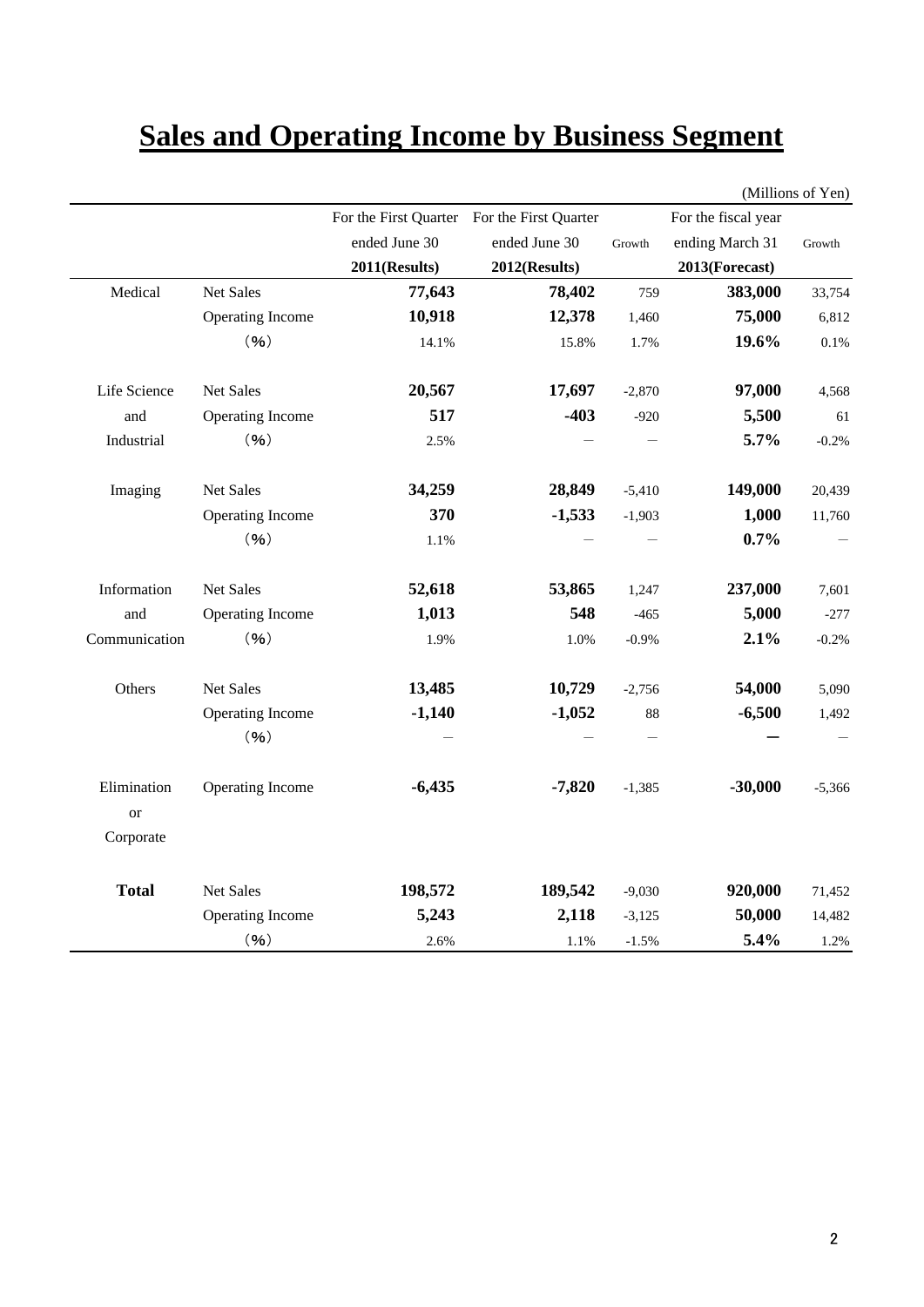# **Sales by Product**

(Millions of Yen)

|                        |                 | June 30       | Composition | June 30       | Composition Growth |              | March 31       | Composition Growth |         |
|------------------------|-----------------|---------------|-------------|---------------|--------------------|--------------|----------------|--------------------|---------|
|                        |                 | 2011(Results) | Ratio(%)    | 2012(Results) | Ratio(%)           | (96)         | 2013(Forecast) | Ratio(%)           | (96)    |
| Endoscope              | Domestic        | 7,695         |             | 9,267         |                    | 20.4%        | 45,700         |                    | 4.3%    |
|                        | Overseas        | 32,976        |             | 31,677        |                    | $-3.9%$      | 157,500        |                    | 6.4%    |
|                        | Total           | 40,671        | 20.5%       | 40,944        | 21.6%              | 0.7%         | 203,200        | 22.1%              | 5.9%    |
| Surgical               | Domestic        | 8,053         |             | 9,015         |                    | 11.9%        | 41,300         |                    | 12.8%   |
| & Endo-Therapy         | Overseas        | 28,919        |             | 28,443        |                    | $-1.6%$      | 138,500        |                    | 14.6%   |
|                        | Total           | 36,972        | 18.6%       | 37,458        | 19.8%              | 1.3%         | 179,800        | 19.5%              | 14.2%   |
| <b>Medical / Total</b> | Domestic        | 15,748        |             | 18,282        |                    | 16.1%        | 87,000         |                    | 8.2%    |
|                        | Overseas        | 61,895        |             | 60,120        |                    | $-2.9%$      | 296,000        |                    | 10.1%   |
|                        | Total           | 77,643        | 39.1%       | 78,402        | 41.4%              | 1.0%         | 383,000        | 41.6%              | 9.7%    |
| Life Science           | Domestic        | 1,695         |             | 1,243         |                    | $-26.7%$     | 11,000         |                    | 4.2%    |
|                        | <b>Overseas</b> | 7,161         |             | 6,106         |                    | $-14.7%$     | 32,000         |                    | $-0.3%$ |
|                        | Total           | 8,856         | 4.5%        | 7,349         |                    | 3.9% -17.0%  | 43,000         | 4.7%               | 0.8%    |
| Industrial             | Domestic        | 1,526         |             | 1,623         |                    | 6.4%         | 9,200          |                    | 9.6%    |
|                        | <b>Overseas</b> | 10,185        |             | 8,725         |                    | $-14.3%$     | 44,800         |                    | 8.2%    |
|                        | Total           | 11,711        | 5.9%        | 10,348        |                    | 5.4% -11.6%  | 54,000         | 5.8%               | 8.5%    |
| <b>Life Science</b>    | Domestic        | 3,221         |             | 2,866         |                    | $-11.0%$     | 20,200         |                    | 6.6%    |
| & Industrial / Total   | Overseas        | 17,346        |             | 14,831        |                    | $-14.5%$     | 76,800         |                    | 4.5%    |
|                        | Total           | 20,567        | 10.4%       | 17,697        |                    | 9.3% -14.0%  | 97,000         | 10.5%              | 4.9%    |
| Digital Camera         | Domestic        | 5,374         |             | 6,172         |                    | 14.8%        | 35,000         |                    | 28.1%   |
|                        | Overseas        | 25,473        |             | 19,311        |                    | $-24.2%$     | 98,700         |                    | 12.3%   |
|                        | Total           | 30,847        | 15.5%       | 25,483        |                    | 13.4% -17.4% | 133,700        | 14.5%              | 16.0%   |
| Others                 | Domestic        | 981           |             | 1,149         |                    | 17.1%        | 3,800          |                    | $-5.4%$ |
|                        | Overseas        | 2,431         |             | 2,217         |                    | $-8.8%$      | <u>11,500</u>  |                    | 23.6%   |
|                        | Total           | 3,412         | 1.7%        | 3,366         | 1.8%               | $-1.3%$      | 15,300         | 1.7%               | 14.8%   |
| <b>Imaging</b> / Total | Domestic        | 6,355         |             | 7,321         |                    | 15.2%        | 38,800         |                    | 23.8%   |
|                        | Overseas        | 27,904        |             | 21,528        |                    | $-22.8%$     | 110,200        |                    | 13.4%   |
|                        | Total           | 34,259        | 17.2%       | 28,849        |                    | 15.2% -15.8% | 149,000        | 16.2%              | 15.9%   |
| <b>Information</b>     | Domestic        | 52,618        |             | 53,865        |                    | 2.4%         | 237,000        |                    | 3.3%    |
| & Communication        | <b>Overseas</b> |               |             |               |                    |              |                |                    |         |
|                        | Total           | 52,618        | 26.5%       | 53,865        | 28.4%              | 2.4%         | 237,000        | 25.8%              | 3.3%    |
| <b>Others</b>          | Domestic        | 10,336        |             | 9,040         |                    | $-12.5%$     | 39,700         |                    | 4.2%    |
|                        | Overseas        | 3,149         |             | 1,689         |                    | $-46.4%$     | <u>14,300</u>  |                    | 32.5%   |
|                        | Total           | 13,485        | 6.8%        | 10,729        | 5.7%               | $-20.4%$     | 54,000         | 5.9%               | 10.4%   |
| <b>Total</b>           | Domestic        | 88,278        |             | 91,374        |                    | 3.5%         | 422,700        |                    | 6.1%    |
|                        | Overseas        | 110,294       |             | 98,168        |                    | $-11.0%$     | 497,300        |                    | 10.4%   |
|                        | Total           | 198,572       | 100.0%      | 189,542       | 100.0%             | $-4.5%$      | 920,000        | 100.0%             | 8.4%    |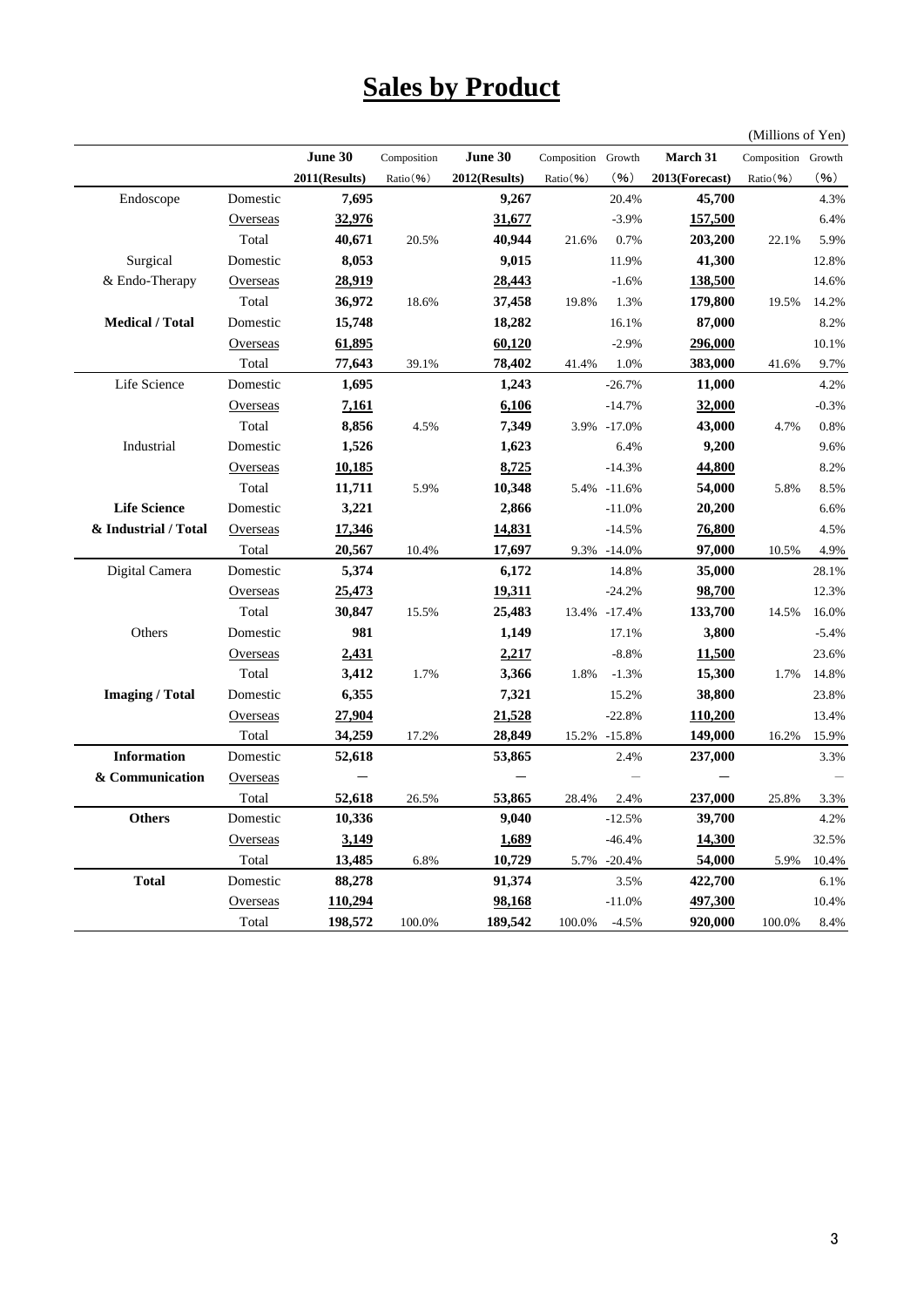|                          |                        |                 |             |                 |             | (Millions of Yen) |
|--------------------------|------------------------|-----------------|-------------|-----------------|-------------|-------------------|
|                          |                        | June 30         | Composition | June 30         | Composition | Growth            |
|                          |                        | 2011(Results)   | Ratio (%)   | 2012(Results)   | Ratio (%)   | (96)              |
| <b>Medical</b>           |                        |                 |             | 18,282          | 23.3%       |                   |
|                          | Japan<br>N. America    | 15,748          | 20.3%       |                 |             | 16.1%             |
|                          |                        | 29,331          | 37.8%       | 26,309          | 33.6%       | $-10.3%$          |
|                          | Europe<br>Asia/Oceania | 22,288          | 28.7%       | 21,420          | 27.3%       | $-3.9%$           |
|                          |                        | 7,780           | 10.0%       | 10,272          | 13.1%       | 32.0%             |
|                          | Others<br>Total        | 2,496<br>77,643 | 3.2%        | 2,119<br>78,402 | 2.7%        | $-15.1%$<br>1.0%  |
|                          |                        |                 |             |                 |             |                   |
| <b>Life Science</b>      | Japan                  | 3,221           | 15.7%       | 2,866           | 16.2%       | $-11.0%$          |
| & Industrial             | N. America             | 4,917           | 23.9%       | 4,723           | 26.7%       | $-3.9%$           |
|                          | Europe                 | 4,925           | 23.9%       | 4,027           | 22.7%       | $-18.2%$          |
|                          | Asia/Oceania           | 6,001           | 29.2%       | 4,687           | 26.5%       | $-21.9%$          |
|                          | Others                 | 1,503           | 7.3%        | 1,394           | 7.8%        | $-7.3%$           |
|                          | Total                  | 20,567          |             | 17,697          |             | $-14.0%$          |
| <b>Imaging</b>           | Japan                  | 6,355           | 18.5%       | 7,321           | 25.4%       | 15.2%             |
|                          | N. America             | 5,602           | 16.4%       | 4,428           | 15.4%       | $-21.0%$          |
|                          | Europe                 | 11,466          | 33.5%       | 8,534           | 29.6%       | $-25.6%$          |
|                          | Asia/Oceania           | 9,375           | 27.4%       | 7,455           | 25.8%       | $-20.5%$          |
|                          | Others                 | 1,461           | 4.2%        | 1,111           | 3.8%        | $-24.0%$          |
|                          | Total                  | 34,259          |             | 28,849          |             | $-15.8%$          |
| <b>Information &amp;</b> | Japan                  | 52,618          | 100.0%      | 53,865          | 100.0%      | 2.4%              |
| Communication            | N. America             |                 |             |                 |             |                   |
|                          | Europe                 |                 |             |                 |             |                   |
|                          | Asia/Oceania           |                 |             |                 |             |                   |
|                          | Others                 |                 |             |                 |             |                   |
|                          | Total                  | 52,618          |             | 53,865          |             | 2.4%              |
|                          |                        |                 |             |                 |             |                   |
| <b>Others</b>            | Japan                  | 10,336          | 76.6%       | 9,040           | 84.3%       | $-12.5%$          |
|                          | N. America             | 480             | 3.6%        | 452             | 4.2%        | $-5.8%$           |
|                          | Europe                 | 781             | 5.8%        | 608             | 5.7%        | $-22.2%$          |
|                          | Asia/Oceania           | 1,804           | 13.4%       | 508             | 4.7%        | $-71.8%$          |
|                          | Others<br>Total        | 84              | 0.6%        | 121             | 1.1%        | 44.0%             |
|                          |                        | 13,485          |             | 10,729          |             | $-20.4%$          |
| <b>Total</b>             | Japan                  | 88,278          | 44.5%       | 91,374          | 48.2%       | 3.5%              |
|                          | N. America             | 40,330          | 20.3%       | 35,912          | 18.9%       | $-11.0%$          |
|                          | Europe                 | 39,460          | 19.9%       | 34,589          | 18.3%       | $-12.3%$          |
|                          | Asia/Oceania           | 24,960          | 12.5%       | 22,922          | 12.1%       | $-8.2%$           |
|                          | Others                 | 5,544           | 2.8%        | 4,745           | 2.5%        | $-14.4%$          |
|                          | Total                  | 198,572         |             | 189,542         |             | $-4.5%$           |

## **Sales by Region (Destination)**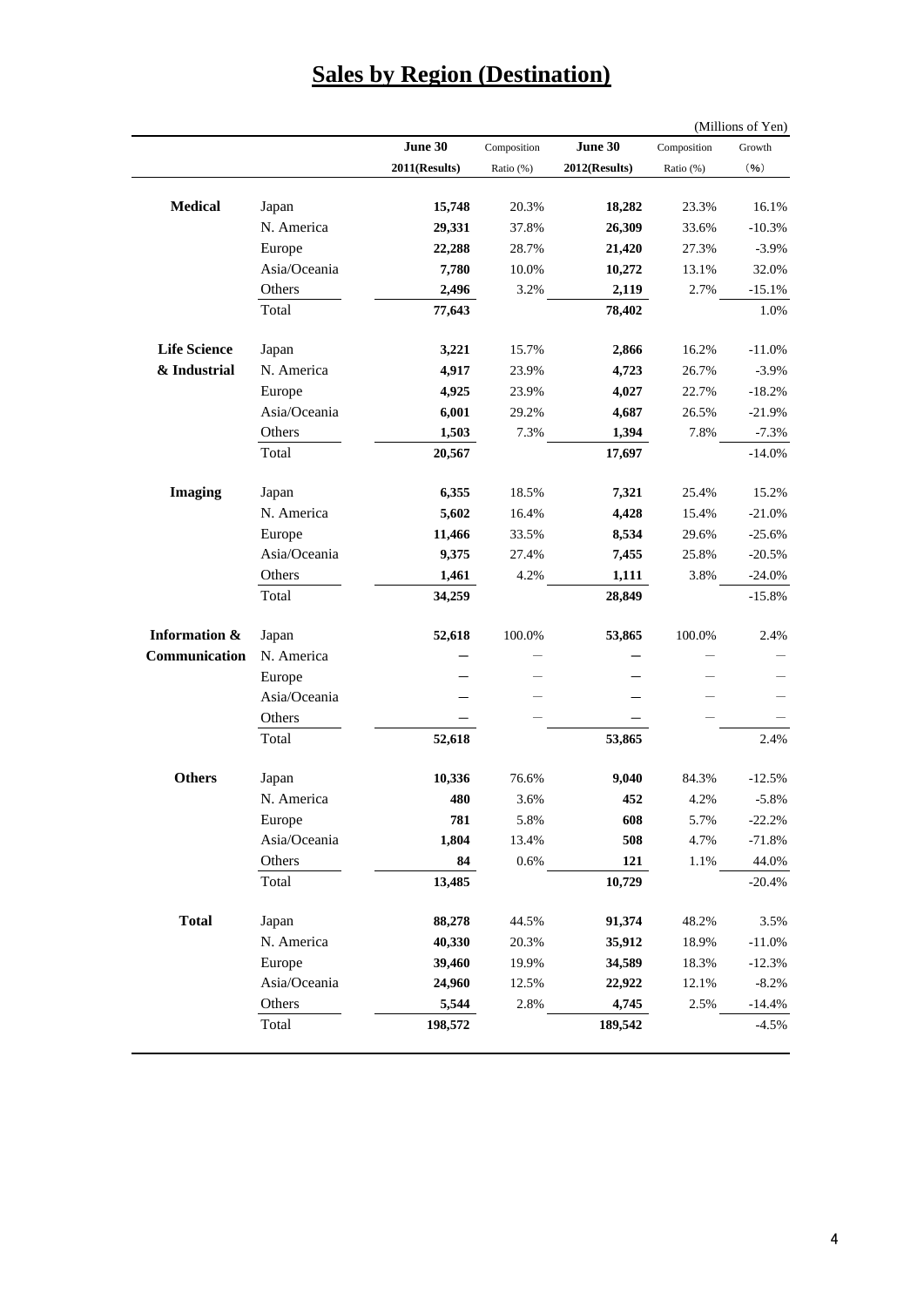# **Consolidated Balance Sheets**

|                                      |           |          |                      | (Millions of Yen) |
|--------------------------------------|-----------|----------|----------------------|-------------------|
|                                      | June 30   | June 30  | March 31             | Variance          |
|                                      | 2011      | 2012     | 2012                 |                   |
| <b>Current Assets</b>                | 582,993   | 503,940  | 526,558              | $-22,618$         |
| Cash and time deposits               | 266,951   | 204,918  | 200,088              | 4,830             |
| Notes and accounts receivable        | 128,300   | 119,988  | 150,594              | $-30,606$         |
| <b>Securities</b>                    | 2.000     |          |                      |                   |
| Inventories                          | 101,226   | 104,200  | 102,493              | 1,707             |
| Deferred income taxes                | 29,301    | 22,994   | 23,574               | $-580$            |
| Other current assets                 | 57,450    | 55,049   | 52,907               | 2,142             |
| Allowance for doubtful accounts      | $-2,235$  | $-3,209$ | $-3,098$             | $-111$            |
| <b>Fixed Assets</b>                  | 471,925   | 412,966  | 439,968              | $-27,002$         |
| <b>Property, Plant and Equipment</b> | 139,088   | 125,564  | 127,808              | $-2,244$          |
| Buildings and structures             | 62,059    | 53,224   | 55,925               | $-2,701$          |
| Machinery and equipment              | 12,248    | 10,220   | 10,535               | $-315$            |
| Tools, furniture and fixtures        | 37,552    | 39,257   | 38,580               | 677               |
| Land                                 | 19,395    | 15,649   | 15,931               | $-282$            |
| Lease assets                         | 5,132     | 5,912    | 5,706                | 206               |
| Construction in progress             | 2,702     | 1,302    | 1,131                | 171               |
| <b>Intangible Assets</b>             | 198,361   | 187,082  | 197,145              | $-10,063$         |
| Goodwill                             | 127,748   | 117,890  | 124,465              | $-6,575$          |
| Others                               | 70.613    | 69,192   | 72,680               | $-3,488$          |
| <b>Investments and Other Assets</b>  | 134,476   | 100,320  | 115,015              | $-14,695$         |
| Investment securities                | 57,213    | 43,756   | 51,318               | $-7,562$          |
| Deferred income taxes                | 15,873    | 7,843    | 8,167                | $-324$            |
| Other assets                         | 69,920    | 57,395   | 63,426               | $-6,031$          |
| Allowance for doubtful accounts      | $-8,530$  | $-8,674$ | $-7,896$             | $-778$            |
| <b>Total Assets</b>                  | 1,054,918 | 916,906  | $\overline{966,}526$ | $-49,620$         |

|                                                        |            |            |            | (Millions of Yen) |
|--------------------------------------------------------|------------|------------|------------|-------------------|
|                                                        | June 30    | June 30    | March $31$ | Variance          |
|                                                        | 2011       | 2012       | 2012       |                   |
| <b>Current Liabilities</b>                             | 322,000    | 299,912    | 320,393    | $-20,481$         |
| Notes and accounts payable                             | 65,201     | 58,670     | 75,330     | $-16,660$         |
| Short-term borrowings                                  | 123,887    | 89,769     | 92,075     | $-2,306$          |
| Current maturities of bonds                            | 240        | 20,040     | 20,040     |                   |
| Accrued expenses                                       | 59,125     | 60,945     | 62,613     | $-1,668$          |
| Income taxes payable                                   | 12,424     | 8,061      | 8,228      | $-167$            |
| Warranty reserve                                       | 7,887      | 6,804      | 7,336      | $-532$            |
| Other reserves                                         | 762        |            | 18         | $-18$             |
| Other current liabilities                              | 52,474     | 55,623     | 54,753     | 870               |
| <b>Non-current Liabilities</b>                         | 631,167    | 593,781    | 598,105    | $-4,324$          |
| Long-term bonds, less current maturities               | 110,100    | 90.060     | 90,080     | $-20$             |
| Long-term borrowings, less current maturities          | 469,396    | 438,508    | 440,231    | $-1,723$          |
| Severance and retirement allowance                     | 19,046     | 23,711     | 23,922     | $-211$            |
| Other reserves                                         | 142        | 161        | 140        | 21                |
| Other non-current liabilities                          | 32,483     | 41,341     | 43,732     | $-2,391$          |
| <b>Net Assets</b>                                      | 101,751    | 23,213     | 48,028     | $-24,815$         |
| <b>Shareholders' Equity</b>                            | 199,834    | 147,395    | 152,067    | $-4,672$          |
| Common stock                                           | 48,332     | 48,332     | 48,332     |                   |
| Capital surplus                                        | 54,788     | 54,788     | 54,788     |                   |
| Retained earnings                                      | 107,863    | 55,525     | 60,197     | $-4,672$          |
| Treasury stock, at cost                                | $-11,149$  | $-11,250$  | $-11,249$  | $-1$              |
| <b>Valuation and Translation Adjustments</b>           | $-101,188$ | $-127,448$ | $-107,297$ | $-20,151$         |
| Unrealized holding gains or losses on securities       | 4,777      | $-2,293$   | 3,128      | $-5,421$          |
| Deferred gains or losses on hedges                     | $-188$     | 85         | $-1,268$   | 1,353             |
| Foreign currency translation adjustments               | $-102,216$ | $-118,445$ | $-102,067$ | $-16,378$         |
| Pension liabilities adjustment of foreign subsidiaries | $-3,561$   | $-6,795$   | $-7,090$   | 295               |
| <b>Minority Interests</b>                              | 3,105      | 3,266      | 3,258      | 8                 |
| <b>Liabilities and Net Assets</b>                      | 1,054,918  | 916,906    | 966,526    | $-49,620$         |

*(Note)*

 *Above consolidated balance sheets are based on Japanese GAAP. Therefore, this information has some differences as to description from financial statements in annual report based on U.S. GAAP.*